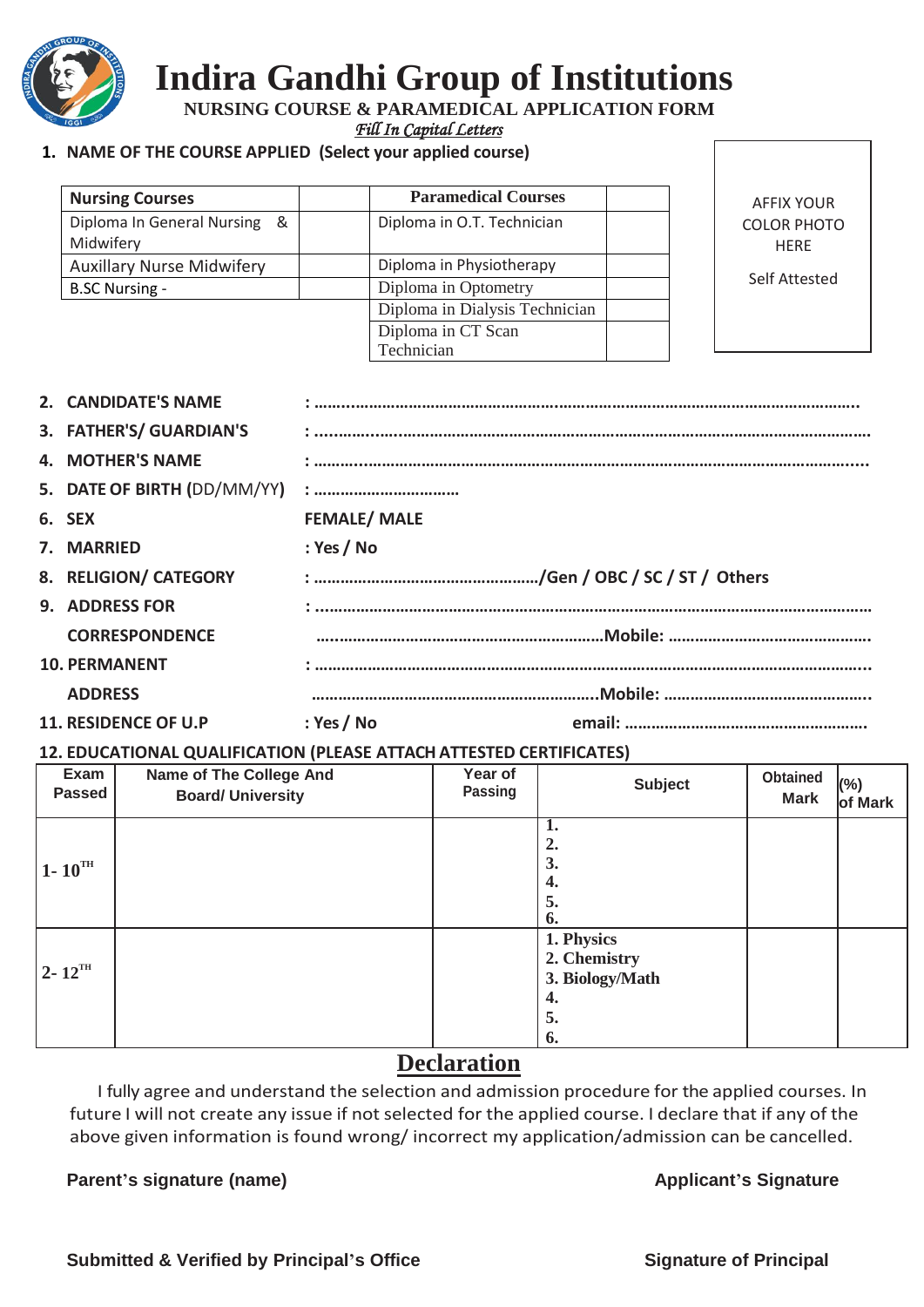### **Tobe filled in by the candidate and returned alongwith the application form**

FORM NO. 2020……..

**Admit Card**

| <b>Examination R. No. :-</b> |                                                                |                          |
|------------------------------|----------------------------------------------------------------|--------------------------|
| Course :                     | <b>Auxiliary Nurse and Midwives</b>                            |                          |
| Name:                        |                                                                |                          |
| <b>Exam Date:</b>            |                                                                |                          |
| Time:                        | 8:00 to 15:00 hrs                                              |                          |
|                              |                                                                |                          |
| <b>Exam Center:</b>          | Indira Gandhi School & College of Nursing                      |                          |
|                              | Munshiganj                                                     |                          |
|                              | Examination Related Queries Contact No: 9452488628, 7706925885 | Signature of Candidate   |
|                              |                                                                |                          |
|                              |                                                                |                          |
|                              |                                                                |                          |
| Signature of Principal       |                                                                | Signature of Invigilator |

# **IndiraGandhiSchool&CollegeofNursing Munshiganj-Amethi**

**Tobe filled in by the candidate and returned along with the application form**

FORM NO. 2020……..

### **Admit Card**

| <b>Examination R. No. :-</b> |                                                                |                        |
|------------------------------|----------------------------------------------------------------|------------------------|
| <b>Course:</b>               | <b>Auxiliary Nurse and Midwives</b>                            |                        |
| Name:                        |                                                                |                        |
| <b>Exam Date:</b>            |                                                                |                        |
| Time:<br><b>Exam Center:</b> | 8:00 to 15:00 hrs                                              |                        |
|                              | Indira Gandhi School & College of Nursing<br>Munshiganj        |                        |
|                              | Examination Related Queries Contact No: 9452488628, 7706925885 | Signature of Candidate |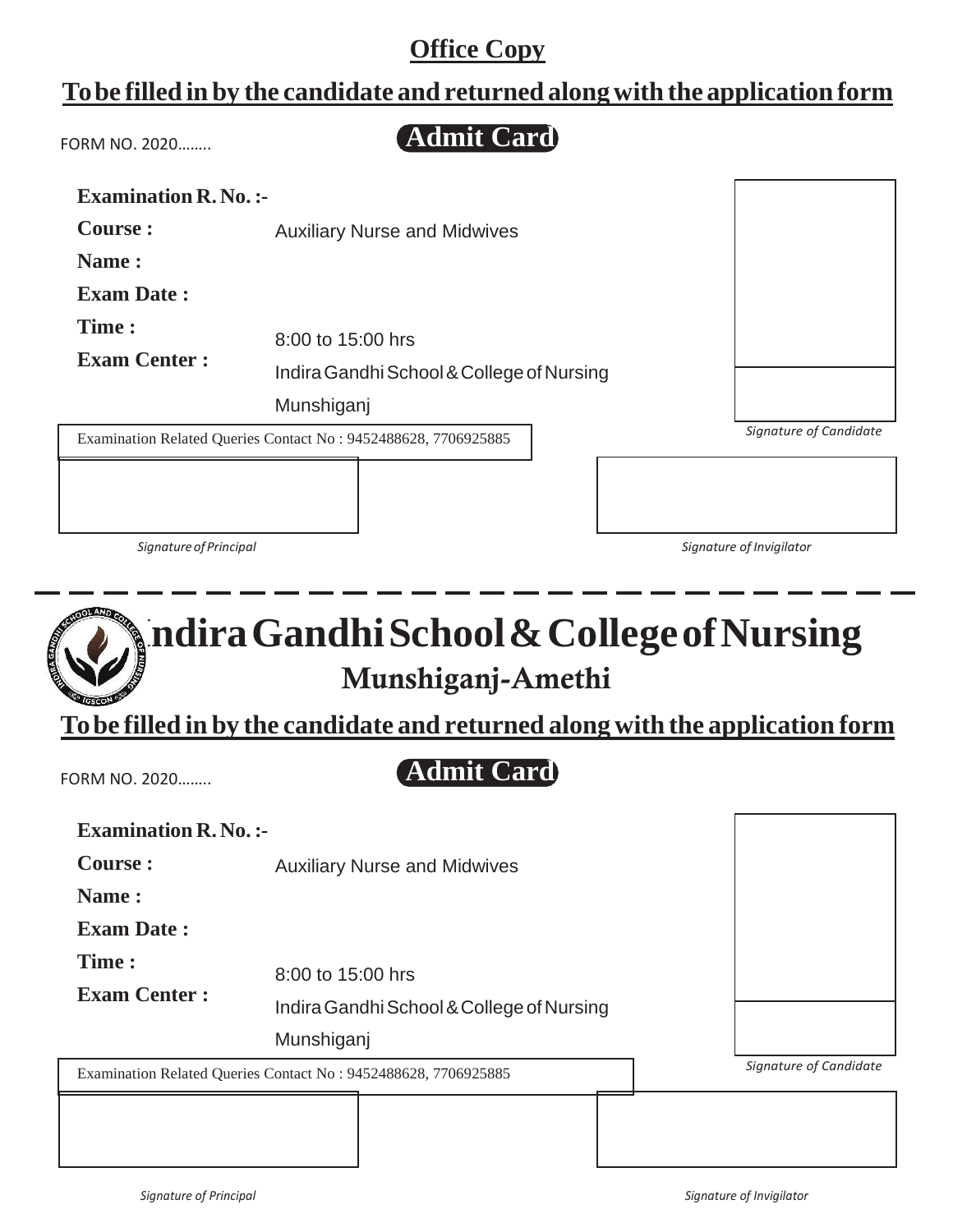#### **Tobe filled in by the candidate and returned alongwith the application form**

**Admit Card** FORM NO. 2020…….. **Examination R. No. :- Course :** GNM Nursing Course **Name: Color Photograph Exam Date:** of the 8:00 to 15:00 hrs **Time:** Candidate **Exam Center:** 1. Indira Gandhi School of Nursing, Munshiganj 2. Examination Related Queries Contact No : 9452488628, 7706925885*Signature of Candidate*

*SignatureofPrincipal Signature of Invigilator*

## **IndiraGandhiSchool&CollegeofNursing Munshiganj-Amethi**

**Tobe filled in by the candidate and returned along with the application form**

FORM NO. 2020……..

## **Admit Card**

| <b>Examination R. No. :-</b> |                                                                |                        |
|------------------------------|----------------------------------------------------------------|------------------------|
| Course :                     | <b>GNM Nursing Course</b>                                      |                        |
| Name:                        |                                                                |                        |
| <b>Exam Date:</b>            |                                                                |                        |
| Time:                        | 8:00 to 15:00 hrs                                              |                        |
| <b>Exam Center:</b>          | Indira Gandhi School of Nursing, Munshiganj<br>1.              |                        |
|                              | 2.                                                             |                        |
|                              | Examination Related Queries Contact No: 9452488628, 7706925885 | Cianatura of Candidata |

*Signature of Candidate*

*Signature of Principal Signature of Invigilator*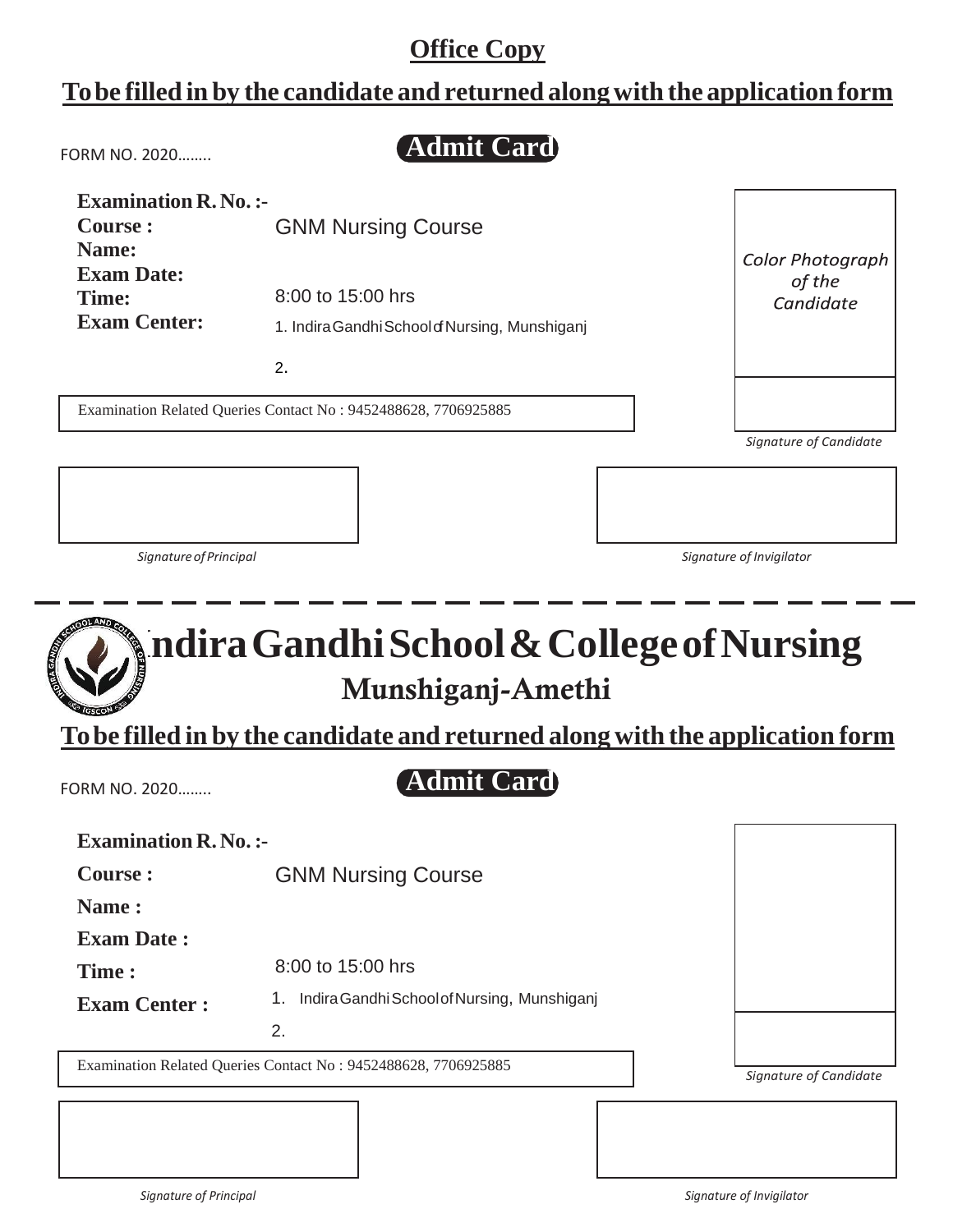#### **Tobe filled in by the candidate and returned alongwith the application form**

**Admit Card**

| FORM NO. 2020 |
|---------------|
|               |

| <b>Examination R. No. :-</b> |                                                                |                        |
|------------------------------|----------------------------------------------------------------|------------------------|
| Course :                     | <b>B.Sc Nursing</b>                                            |                        |
| Name:                        |                                                                |                        |
| <b>Exam Date:</b>            |                                                                |                        |
| Time:                        | 8:00 to 15:00 hrs                                              |                        |
| <b>Exam Center:</b>          | Indira Gandhi School & College of Nursing                      |                        |
|                              | Munshiganj                                                     |                        |
|                              | Examination Related Queries Contact No: 9452488628, 7706925885 | Signature of Candidate |
|                              |                                                                |                        |

*SignatureofPrincipal Signature of Invigilator*

## **IndiraGandhiSchool&CollegeofNursing Munshiganj-Amethi**

**Tobe filled in by the candidate and returned along with the application form**

FORM NO. 2020……..

#### **Admit Card**

| <b>Examination R. No. :-</b> |                                                                |                        |
|------------------------------|----------------------------------------------------------------|------------------------|
| Course :                     | <b>B.Sc Nursing</b>                                            |                        |
| Name:                        |                                                                |                        |
| <b>Exam Date:</b>            |                                                                |                        |
| Time:<br><b>Exam Center:</b> | 8:00 to 15:00 hrs                                              |                        |
|                              | Indira Gandhi School & College of Nursing                      |                        |
|                              | Munshiganj                                                     |                        |
|                              | Examination Related Queries Contact No: 9452488628, 7706925885 | Signature of Candidate |
|                              |                                                                |                        |